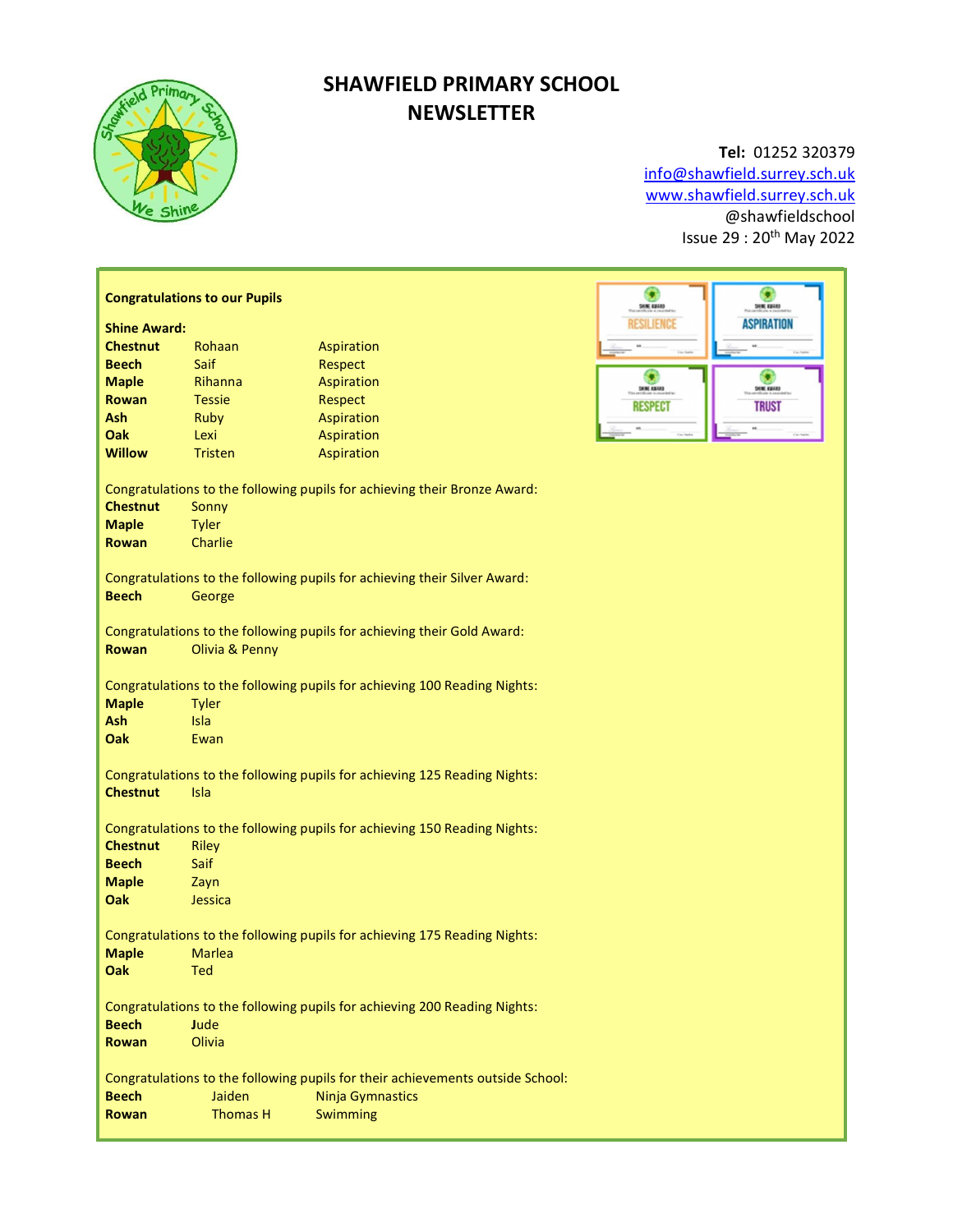Dear Parent/Carer,

#### Postcards

Congratulations to Annie (Year R), Seb & Presley(Year 1), Logan (Year 2), Emily & Eddie (Year 4), on receiving your postcards.



# Family Sports Day – Friday  $10^{th}$  June

Family Sports day is scheduled for Friday 10<sup>th</sup> June (weather permitting). Details to follow.

#### Year 6 Junior Citizenship

Year 6 had a great afternoon visiting Guildford Fire Station for a Junior Citizenship afternoon on Thursday this week. The children took part in a series of workshops run by the Emergency Services and local agencies.



#### Reporting Sick Absences

Please can we kindly remind parents that when reporting sick absences, you should try to be as specific as possible regarding why your child is unwell. Please do not use vague statements such as "feeling unwell" or "poorly".

#### Years 2 & 5 Swimming

Can you please ensure that your child(ren) come to school with a full swim bag, including a swim hat, on the days they have swimming (please see dates over)

### Queens Platinum Jubilee Celebrations

To mark the Queens Platinum Jubilee, we plan to celebrate this historical event throughout week commencing 23<sup>rd</sup> May. During the week the children will be making hats and bunting, and each class will



prepare party food which will be shared in a 'Street Party' style afternoon tea on the playground (weather permitting) on Friday 27<sup>th</sup> May utilising the bunting made and allowing them to wear their hats.

Children are invited to wear something Red, White and/or Blue on Friday 27<sup>th</sup> May in exchange for a £1 donation to the SSA which will go towards the funding of new resources for the school library.

Our Kitchen Manager will also prepare a packed-lunch picnic menu for Friday  $27<sup>th</sup>$  May for those children who have or choose to have a school meal on Friday 27<sup>th</sup> May. All children will eat their lunch on the field with their class, weather permitting.

For those of you who do not normally have a school dinner, a menu and reply slip have been sent home - can you please ensure that this is returned to school by Monday 23<sup>rd</sup> May so we are aware of numbers – we cannot guarantee being able to make up a packed lunch if this form has not been returned.

#### Chicken Pox

Please be advised that UK Health Security Agency (UKHSA) have reported a national increase in Chicken Pox. It is suspected that because of reduced mixing during the COVID-19 pandemic a larger proportion of children of primary school age remain susceptible to chickenpox. Please check your child for any signs or symptoms.

# Lunch Menu

Please find attached the new Spring/Summer lunch menu which take us up to October half term for the week commencing 23<sup>rd</sup> May 2022 (Week 3).

# Confirmed INSET Dates 2022/2023 We are pleased to announce the remaining INSET date for this academic year:

Friday 22nd July 2022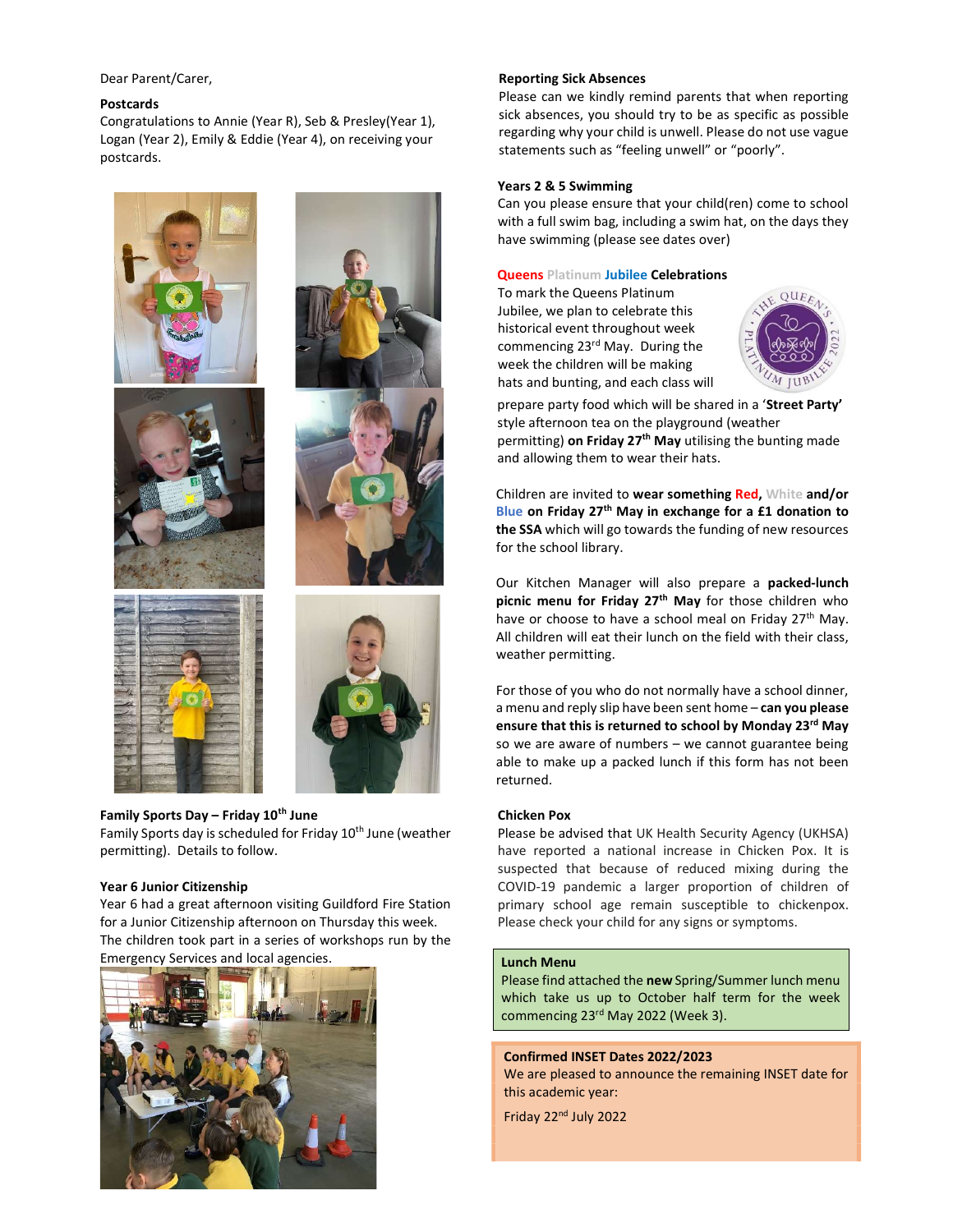We are pleased also to announce our first INSET dates for next academic year which we hope will help with summer planning:

Thursday 1<sup>st</sup> September 2022 Friday 2nd September 2022

Children will return to school on Monday 5<sup>th</sup> September 2022

Yours sincerely,

corar

Mr Stephen Corcoran Headteacher

# SSA News

#### SSA Newsletter

Coming home with your child today is our 1<sup>st</sup> Newsletter.



### Community News

# Guildford Play Rangers

Guildford Borough Council offers Free Playranger sessions to its residents. "An exciting project which encourages children to play freely outdoors". There will be activities such as cooking on the fire pit, nature crafts, den building, games, and more!

The free sessions are to be held after school 3:30pm until 5:30pm at Coronation Gardens, GU12 5DN (opposite the memorial hall on Ash Hill Road). The next sessions for Ash are on the 10th & 24th of May.

The Playrangers staff are all qualified and experienced playworkers who run play sessions based on using the natural environment as well as child-led play. The Playranger sessions run during term time, and for more information visit:

https://ashparish.org/2022/05/05/playranger-may-2022 free-

sessions/?fbclid=IwAR07UhwBqWMEVfBIewNXYcXWkoxJ sJ4XF8OoTRMboqi0mng7WGAgMctmkTA

It's a great way for children and young people to get outside, be active and make new friends. Sessions are aimed at 5 to 12-year-olds, however, under 8s are welcome if accompanied by an adult.

Please note that pre-registration is required. If your child would like to attend, please make sure you complete the registration form and email it to playdevelopment@guildford.gov.uk.